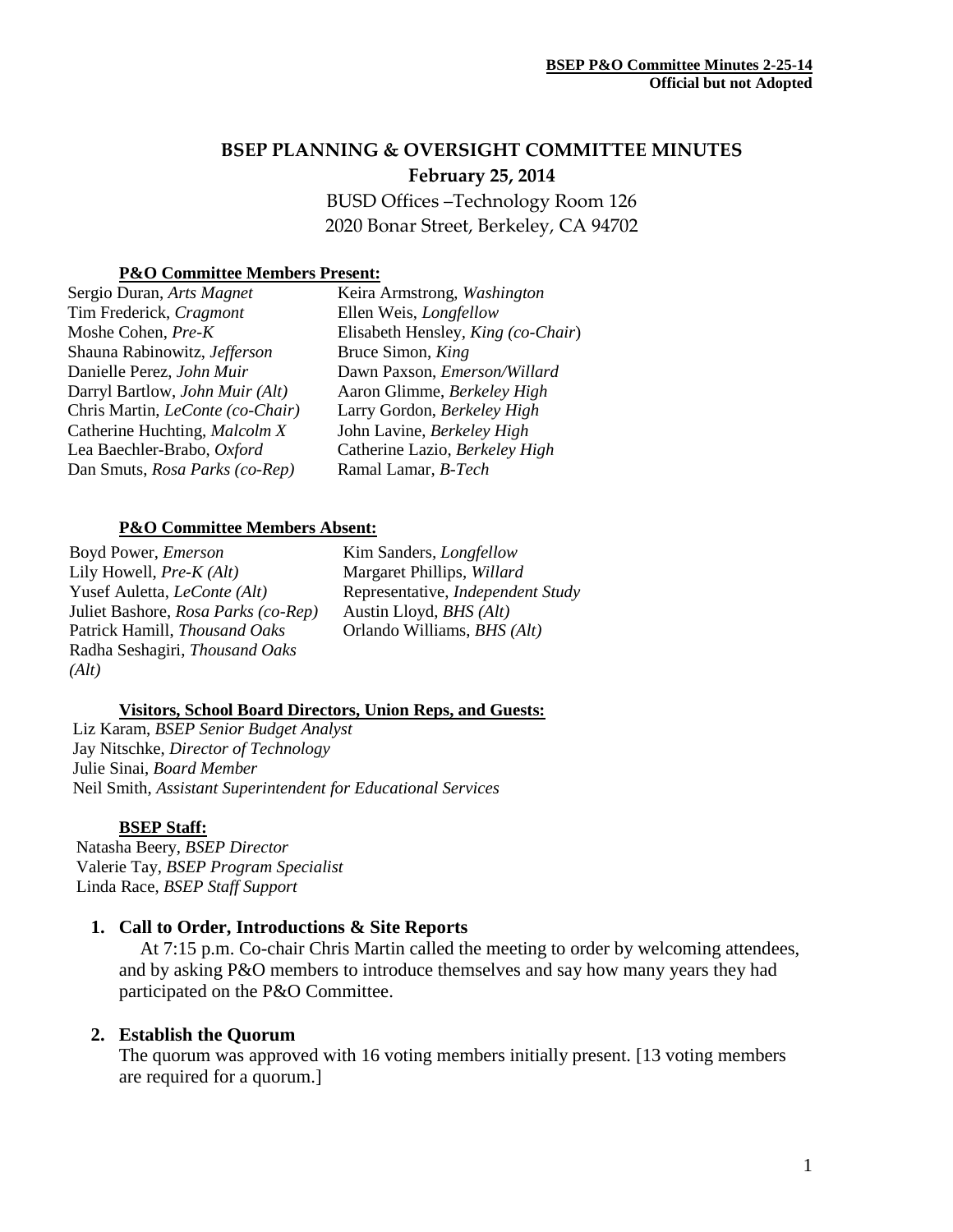#### **3. Chairperson's Comments**

*Co-Chairs Chris Martin and Elisabeth Hensley* No comments were made.

#### **4. BSEP Director's Comments**

*Natasha Beery, BSEP Director*

Beery provided the following handouts:

• *BSEP Resource Key Issues* (PowerPoint Slide from her presentation to the School Board on February 12, 2014),

• *BUSD Memo from Charity DaMarto, Supervisor of Family Equity and Engagement and Natasha Beery, Director BSEP and Community Relations to Donald Evans, Superintendent dated February 12, 2014: Report on Office of Family Engagement and Equity*,

• *API Comparisons Chart* (Superintendent Evans PowerPoint API data points)

Beery reported that she made a presentation to the School Board on February 12, 2014 to provide an overview of key issues for BSEP in the coming year and for the remainder of the Measure, in particular as to the sustainability of the funds. Beery referred to the document *BSEP Resource Key Issues* (PowerPoint Slide from her presentation to the School Board on February 12, 2014), which summarized the key issues. She informed the Board that the CSR fund is drawing upon the fund balance to deficit spend at a rate that would need to shift. She noted that the P&O Committee would see more in Assistant Superintendent Smith's presentation of the initial CSR proposal for the coming year, with program support on "page 2" of the CSR fund being reduced.

The Music/VAPA fund was not discussed at the February 12 School Board presentation, as Beery, along with Suzanne McCulloch, will be going back on March 26, 2014 to make a more detailed presentation on Music/VAPA, as that fund is also deficit spending due to the impact of increased enrollment. Deputy Superintendent Javetta Cleveland has confirmed that the General Fund is likely to take back some of the cost of release-time teacher transfers. One of the ways BSEP has supported the Music program was by funding the release-time music teachers for 2 out of 5 periods per week in the 4<sup>th</sup> and  $5<sup>th</sup>$  grades, at a cost of about +\$500K/year.

The Board wanted to know which funds had stronger fund balances, and what the plans were for those programs. Beery gave an overview of Parent Outreach and Public Information, which have the stronger fund balances, but in both cases, those programs went through transitions and were not fully staffed for a significant period. Now that they are fully staffed, the expectation is that those funds will be fully expended.

Beery mentioned that she and Karam would present the School Site Funds budget in more detail later in the meeting. This budget has a very diminished fund balance, with the increased costs of staffing having had an effect, and future allocations will likely need to be lowered. The General Fund stepped in last year at the time of the closing of the books and relieved the School Site Funds of the increased costs of raises and bonuses. The thinking was that the School Sites had already done their planning with a certain amount of variance that did not include the extent of the raises and bonuses. Professional Development, Technology and Evaluation funds have enough of a fund balance and/or flexibility so that they are not of concern at this point.

Beery reported that Charity DaMarto made a presentation to the School Board the same evening. Beery shared the document *BUSD Memo from Charity DaMarto, Supervisor of*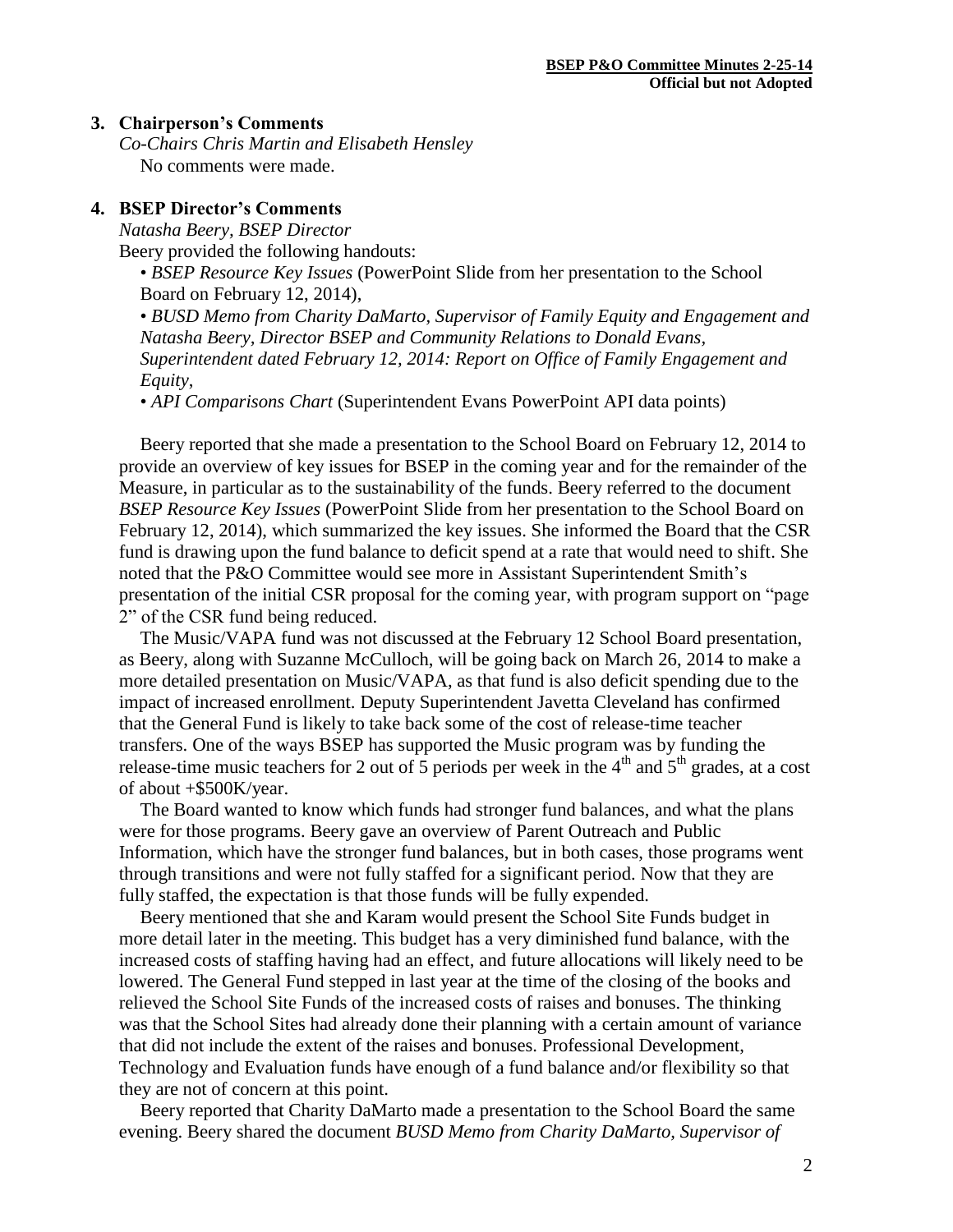*Family Equity and Engagement and Natasha Beery, Director BSEP and Community Relations to Donald Evans, Superintendent dated February 12, 2014: Report on Office of Family Engagement and Equity*. Beery cautioned that this document was not a proposal or a recommendation to the P&O Committee or the Board. DaMarto will be making a presentation to the P&O Committee in May. Beery stated that the current Office of Family Engagement and Equity was created as a pilot project to look at decentralizing the way the District provided family engagement support throughout the district. The pilot is providing site coordinators, at 3.0 FTE for six selected elementary schools, funded from the BSEP funds. DaMarto's report to the Board was an overview of the program so far; more quantitative measures and qualitative assessments will be reported at the end of the school year. In the meantime, DaMarto previewed three models for future consideration. One of the frequent suggeestions during the LCAP meeting process with the Parent Advisory Committee/PAC, DELAC, and other groups like the Community Forum, was that the District should have site coordinators at every school. Beery noted that there were a lot of wish lists being developed through the LCAP process and many of them do not have price tags attached to them yet. The District will be working on that next.

In **Model 1**, the cost estimate for a site coordinator at every K-5 school, as well as one middle school coordinator (for all three schools), and increased support for the high school would be **\$832,139**. The BSEP budget provides about \$350K or so, including the fund balance. Implementing Model 1 would require additional funding from elsewhere, for example, either the Base or Supplemental Grants that the District would get from the State.

**Model 2** would be slightly less costly than Model 1, at an estimated cost of **\$645,864,** but still more than BSEP could support. Model 2 provides site coordinators at every K-5 site. Beery noted that DaMarto's idea was that the FTE money would be allocated by the size and composition of the school site, just as the six elementary sites were chosen for the pilot program based on student body composition and high numbers of ELL and Free & Reduced Lunch. This was parallel to how the State Supplemental Grants would be allocated for high needs areas. The suggestion did not provide an algorithm for determining the FTE, but the best guess would be .4 FTE to 1 FTE funded at each site. If a site wanted more, then it would need to find additional funding.

**Model 3** would fit within the parameters of the BSEP budget **(\$350,598**) by funding three zone coordinators to work with each of the sites, although it is unclear who would be designated at each site to carry on the work. Beery mentioned that there could have been a Model 4 that would be "as is", with the six part-time coordinators serving the six schools. .

Hensley asked if it was there was a way of knowing what would qualify for Supplemental funding at this point or whether it can only be a best guess. Beery responded that she had not seen clear guidance from the State regarding the "supplemental or supplanting" issue, however whatever it is that the District wants to do needs to be "new and different" or "improved and increased" in order to qualify for the Supplemental Grant. Hensley stated that it seemed like that Model 3 would not be funded through the Supplemental Grant because it would seem like a reduction. Beery responded that she thought the improvement could be argued based upon what you think the results are going to be. Hensley thought that Model 1 could potentially be a candidate for Supplemental Grant funds and Beery concurred. Huchting asked if under "Goals", was it DaMarto's intention to provide quantitative analysis? Beery stated that it was, and that she had not brought DaMarto's presentation, which had a full page of quantitative metrics that she will send to the P&O Committee members. Beery stated that assessing a program that has barely been going for two years and the expectations around huge shifts you might see is a bit optimistic. There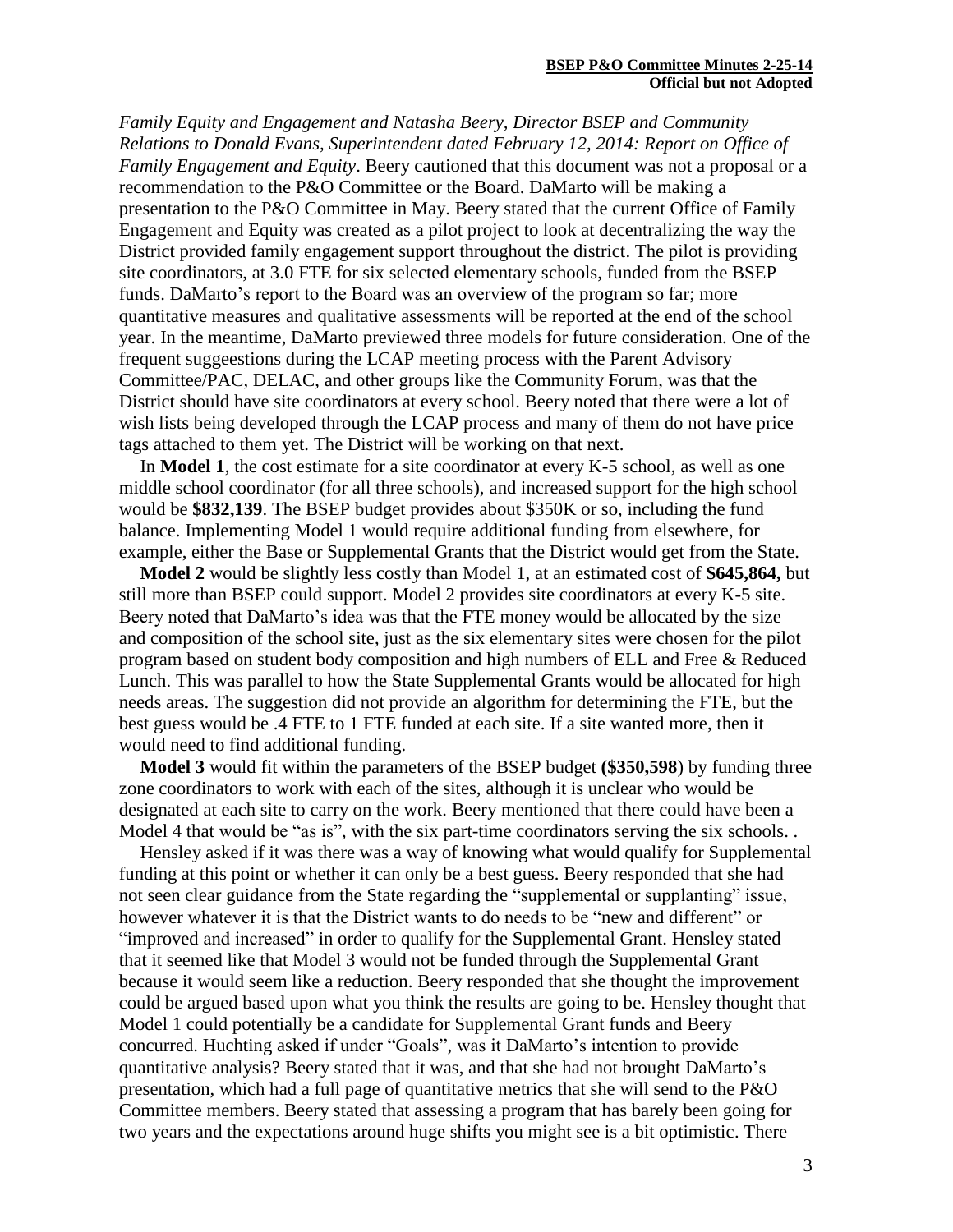will be some metrics, and that is what will be required going forward in the LCAP process and the District's progress toward particular goals. Lamar asked if this included an incremental progression and could the P&O Committee see, in the future, the amount of the investment increasing over the years or capping out somewhere? Beery's response was that whatever the model was chosen, one way to structure it would be to do it incrementally, for example, the District might not be able to do the \$832K/Model 1, but we could build towards it. The District could start with Model 2 for K-5, and over time, with LCAP being a 3-year plan, build toward Model 1. Lazio asked if a school site had their own ideas about how this position could be constructed, how would they communicate that? Beery stated that sites should contact DaMarto, who would appreciate the feedback from sites that do or do not have some version of the site coordinator/parent liaison. Lazio asked if the site coordinator/parent liaison had to be one individual doing the work to which Beery responded "No."

Beery stated that she, Superintendent Evans, Board Director Sinai, Board Director Daniels, and P&O Committee co-Chairs, Martin and Hensley met last week to look further at the BSEP Measure planning timeline and Beery will send the updated timeline to the P&O Committee. The current thinking is to engage a consultant by next Fall 2014. Beery stated that this summer she would be working up a Request for Proposal-RFP for a consultant to gather information from various groups, work on the community processes, and possibly work on the eventual surveys. Beery noted that she would be asking the members of the P&O Committee for their input. Beery confirmed that the consultant would be paid for by the School District. Beery has been asked to prepare a document for the School Board meeting on March 12, 2014, to give the Board a brief update on BSEP Measure planning.

March 18, 2014 had been set aside as a "TBD" date for a P&O subcommittee. Beery suggested that the date be used for the BSEP Measure Public Awareness Subcommittee. In previous P&O Committee meetings, the subject of increasing public awareness for the current Measure and how to make the parent community and the larger community aware of all the good things that BSEP does was discussed, and she felt this was a good idea for an ad hoc subcommittee to take on. Beery will be taking this to the Communications Committee as a topic for their meeting on March 4, 2014. Beery will send out an email reminder about that meeting; in the meantime, people should let her know of their interest in participating on that committee.

The Music/VAPA Subcommittee will be meeting on March 4, 2014 at Willard Middle School in anticipation of the School Board getting an update on the Music/VAPA funds on March 26, 2014. The actual Music/VAPA fund proposal for 2014-15 will be coming to the P&O Committee in April.

There was a request at the last P&OCommittee meeting to provide the committee with data from Superintendent Evans' presentation of LCAP and the major data points for goals and for measuring progress toward those goals. One of the data points is the API and Beery referred to the handout *API Comparisons Chart* (Superintendent Evans PowerPoint API data points) that shows the disparity/achievement gap between the highest scores of White students and the lowest scores of the African American students in the District. This chart shows the data in other districts. The schools listed above the "average" yellow bar shows the districts that have similar demographics to our district. BUSD's African American students are scoring lower than their peers in other districts, whereas BUSD's White students are scoring higher. The BUSD African American students are scoring around 50 points lower than the average while the BUSD White students are scoring nearly 80 points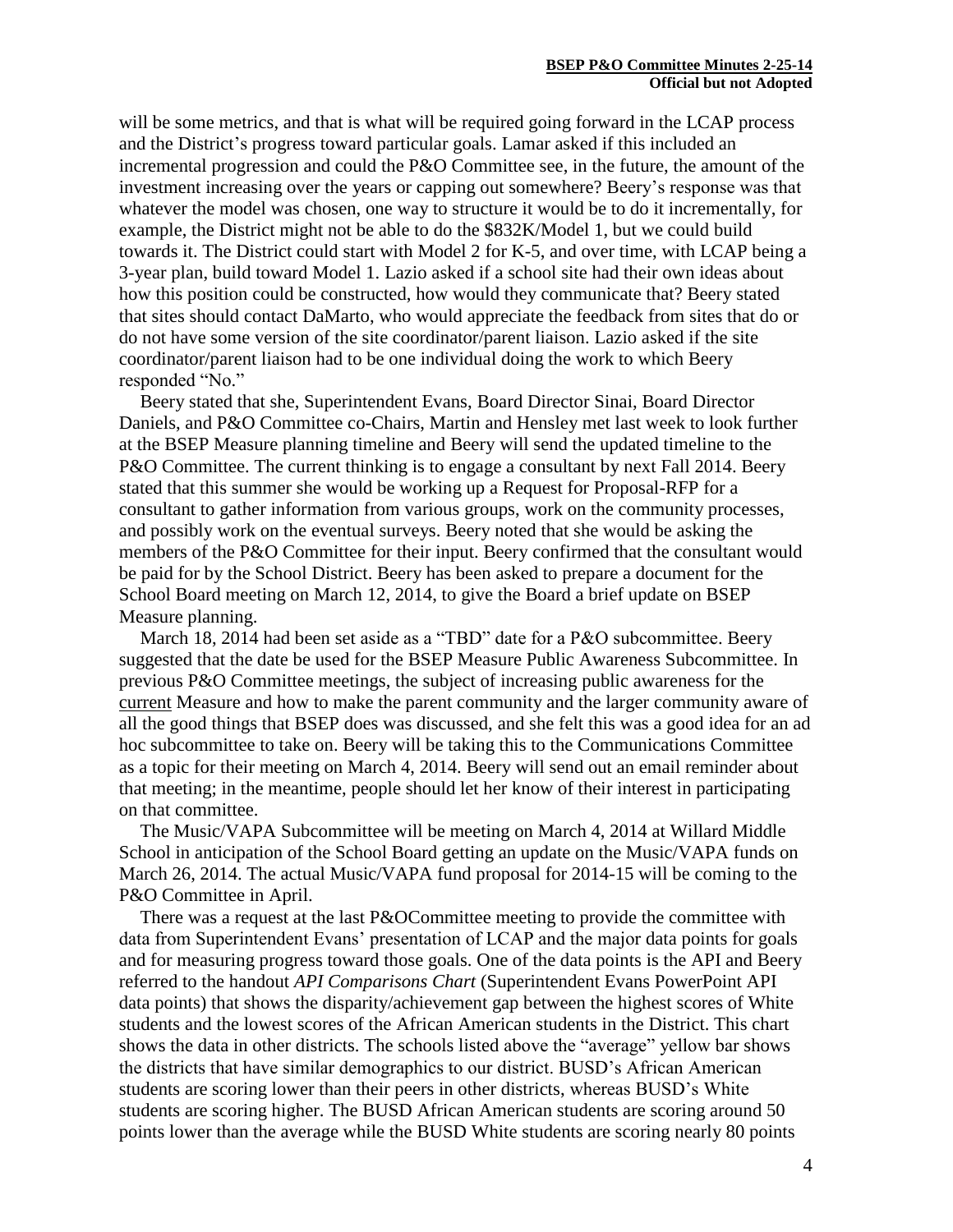higher than the average. The additional listing of schools shows scores from neighboring and other significant districts. In comparison to Oakland, the scores for African American and White students are somewhat similar to BUSD. Compton has a very small gap, but it had been noted by others that there are not that many White students in Compton. Beery noted that Culver City has very high scores for both African American and White students, and that is why Superintendent Evans and others went to see what that school district was doing. Glimme stated that the way BUSD's numbers for African Americans and Whites will be off from just about every other district in the state because of the way it collects ethnic data. He felt that it was important to include the multi-ethnic category that the state describes as "declines to state." Glimme elaborated that historically BUSD forms records "multiple ethnicities" as 999, which the state categorizes as "decline to state." BUSD tends to have 15-20% of people who tend to choose that multi-ethnic category whereas no other district in the state does that. They force people to choose a primary ethnicity. If you look at that multi-ethnic category, it tends to perform in the middle between White and African American. Many of those students in other districts may be categorized as African American, so it skews our results and might not look as bad as the chart makes it look. The multi-ethnic group category is not listed on the survey or the overall. [Beery followed up with the BUSD BEA office as was told that Glimme's statement is correct for PowerSchool Data, but for API comparisons, BUSD data is reported in line with that of other districts.]

# **5. Approval of Minutes 2.11.14**

**MOTION CARRIED (Lamar/Gordon):** To approve the meeting minutes of the February 11, 2014 P&O Committee Meeting. The motion was approved with a showing of 14 hands, with no objections, and 2 abstentions.

### **6. Public Comment**

No public comments were made.

# **7. BSEP Revenue Projection & COLA for 2014-15: Implications for BSEP Resources**

*Natasha Beery, BSEP Director, Liz Karam, BSEP Senior Budget Analyst* Beery provided the following handouts:

- *BSEP/Measure A of 2006 FY 2014/15 Revenue Projection as of 2/25/14*
- *BSEP Resources, First Interim Summary FY 2013/14*

Karam stated this was the time of year that we project revenue for the next year in order to allocate to each of the resources in the Measure. Some of the assumptions for the projection include:

• The COLA in the Governor's January budget is .86%, and it assumes that the Board will approve that. It is possible that in May the COLA could change. This past year the COLA went down from January to May.

• Because we are further along in the Measure, it is assumed that there will be more rebates. For this year, the original budget for rebates was \$80,000. We've hit \$60,000 this year already, and it used to be that we were getting 30-40% at this point, so the District may be giving more rebates as taxpayers catch up on taking advantage of their eligibility. • In 2012-13, the District received more money than was billed from the City of Berkeley. That may have been one-time money. Karam is trying to find out more.

5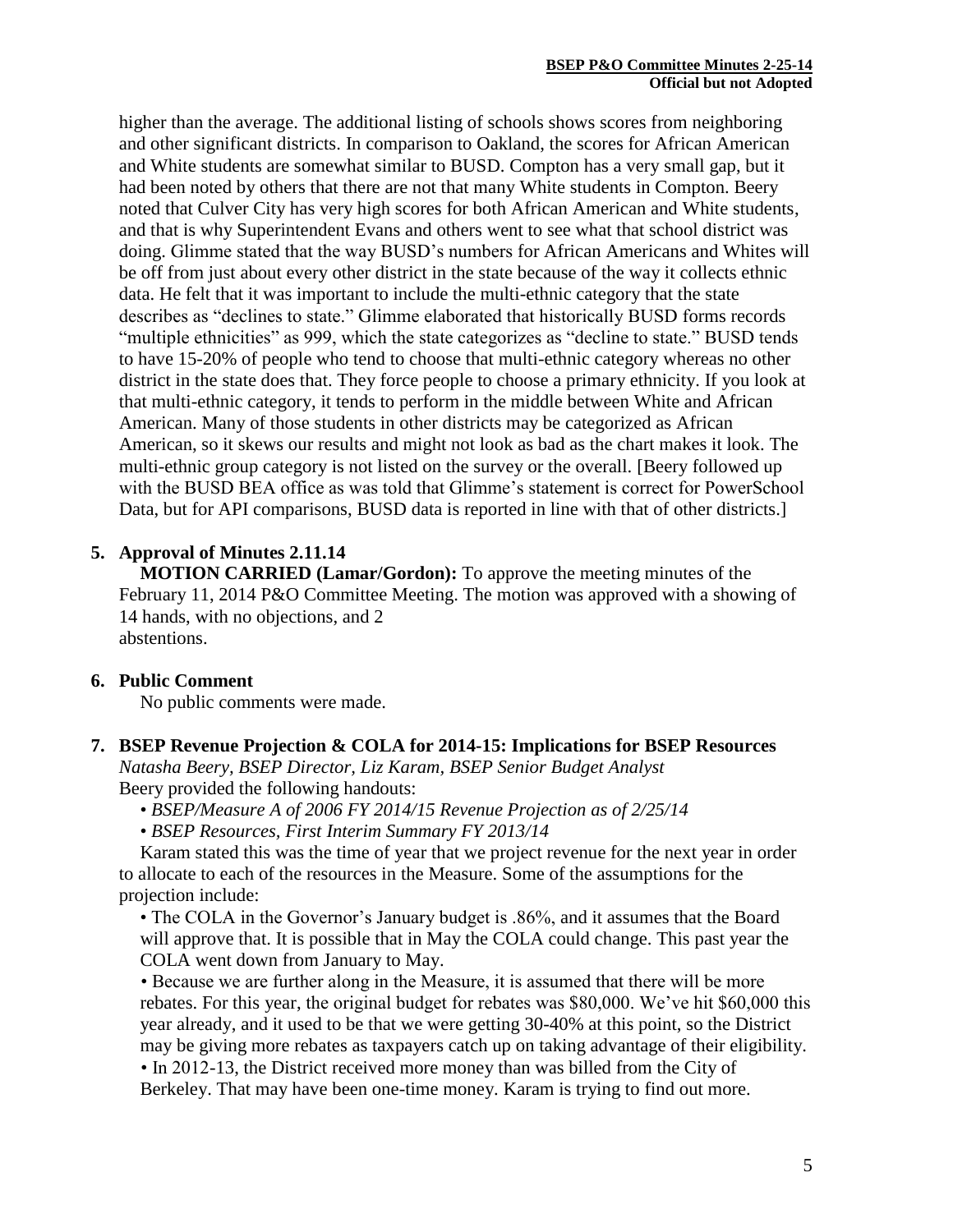Karam felt that the tax base from last year to this year was pretty much the same; there is not a lot of new revenue being generated by new properties. There are some City of Berkeley Tax Collections based on properties owned by the City and leased to private businesses that also pay taxes on those properties. That is fairly significant and has gone up. The \$220,000 from the City of Berkeley Tax Collections is steady and Karam felt that is was reasonable to assume getting that amount. Rebates were revised this year and Karam felt that it would be the same for next year. She also mentioned the Interest was assumed to be \$15,000 (although in the past it was as high as \$200,000). **The Total Projected Revenue is estimated to be \$25,257,000.**

The Expenses include County Collection Fees, City of Berkeley Fees and separate BSEP Audit for **Total Expenses of \$483,414. The Total Net Revenue is \$24,773,586.**

### After Net Revenue is determined, **2% is allocated for Public Information/Translation/P&O (\$495,472)** leaving **Net Available for Allocation of \$24,278,114.**

Karam listed each Resource Allocation along with its percentage allocation. The first five resources are separate budgets and the three that share the 9% budget are grouped together below that, and percentages shown for those resources are percentages of the 9% (not the percentages from the overall budget allocation). The first column shows the budget numbers and the second column shows the Indirect (Overhead) costs projected for next year at 7.22%, an increase from 6.73% for 2013-14. Column "(a) FY 14/15" indicates the net new money that is available to be spent for these purposes, which does not have anything to do with or include carryover**.** Karam confirmed that the 2% of the BSEP Net Revenue or \$495,472 allocated for Public Information/P&O is added back under Resource Allocation. Karam added column "(b) FY 13-14" for comparison purposes and noted that there was an increase of \$315,000 in revenue for FY 14-15 for BSEP Resources. The 7.22% Indirect Costs are determined by a formula generated by the State (ICR found in the Unaudited Actuals).

Duran asked for more clarification on the 2% set aside for Public Information/P&O. Beery stated that was part of the structure of the Measure that specifies setting aside how much might be needed to provide for Public Information (currently providing for Public Information Officer salary, publications, contract support), Translation (staff and hourly translation/interpretation support), and P&O Support (salaries of BSEP Office/Staff and hourly support of the P&O Committee).

Lamar asked why the interest revenue was so low. Karam stated that about five years ago the interest was at 5% and the last one that was received from the County was .12%. What it shows is how cycles occur in the economy; when things are booming everything gets bigger; when things drop, everything gets smaller. The effect is magnified in the economic results.

In answer to a question about investment of the money, Karam stated that the County Treasurer invests the money. Sometimes when there are funds to be kept for a long period of time (i.e. for construction projects), there is a mechanism for holding it, but there is limited access to it. The money is distributed by the State in December, April and September. The money is being spent and the last several years when the payments for the General Fund were postponed by the State, the District had to have the transfers done in a timely fashion to keep cash flow. The money is not sitting around earning interest.

Beery stated that the BSEP revenues are barely increasing, again pending a decision by the School Board to adopt the .86% COLA. The Board can adopt or not adopt the COLA. It is Beery's best guess that the Board will adopt the COLA, but it means very little in the way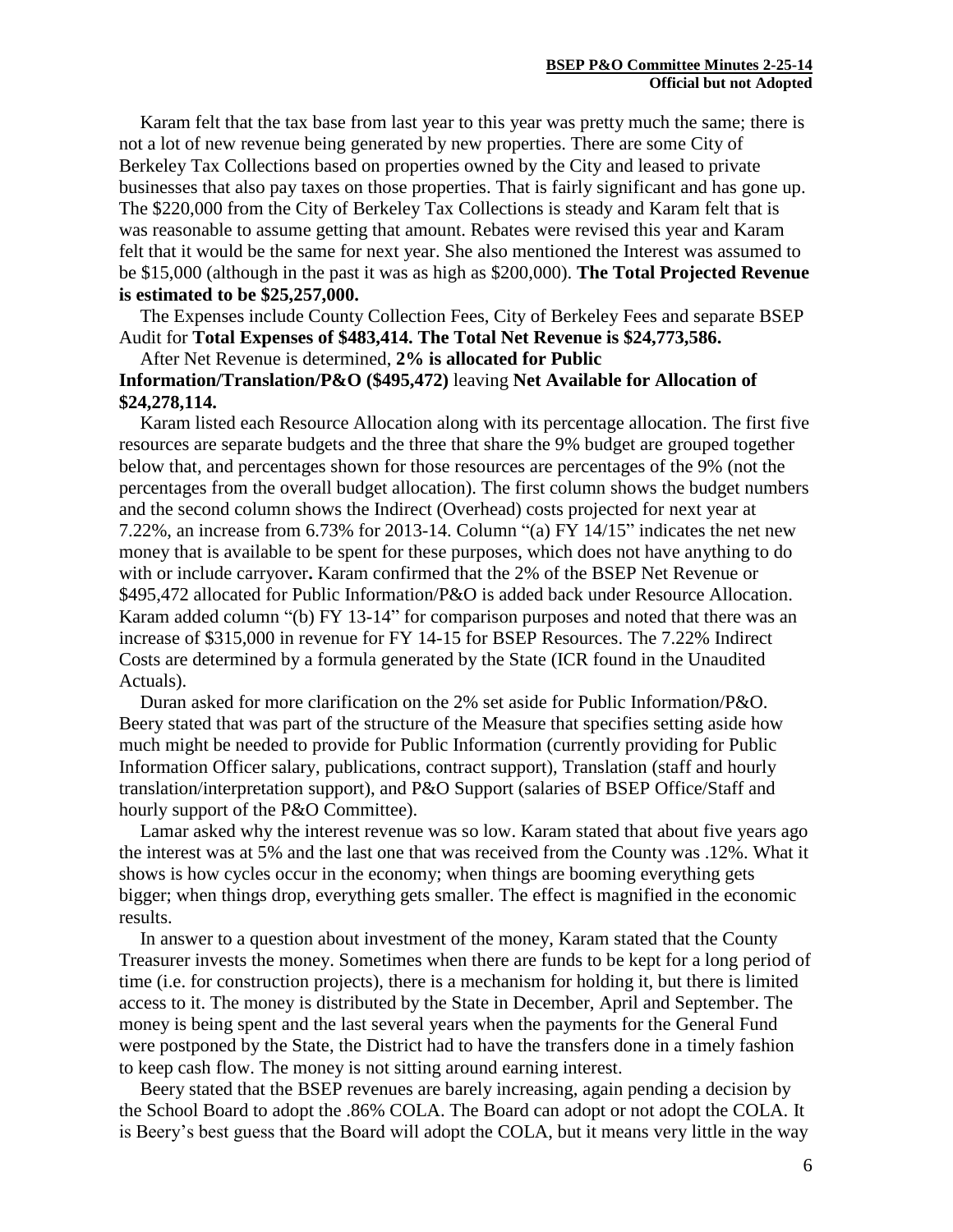of increases to the various BSEP Resources. Meanwhile there are other pressures: the Indirect Costs that have to be paid went up, and the staffing costs have increased. Martin asked if the Indirect Cost rate changes if the COLA is not instituted? Karam replied no. It is the last year that the books are closed, so it lags behind actual experience. She referred to column "(a)-(b) Difference:" the increase makes a bigger difference to CSR because CSR is 66%, but does not make much of a difference to the other resources. Lazio asked a question about the difference from last year's rebates (\$80,000) to this year's rebates (\$120,000) to which Karam replied that part of it was an estimate. Part of the reason she thinks BSEP might have gotten more revenue was that there were organizations that qualified as exempt that did not file their exemptions early enough so that they would not have to pay the taxes. Then they have to go back and be reimbursed. Beery noted that the two major categories for rebates are organizations that are non-profits and low-income seniors. Karam said that the commercial rebates are fairly big and the low-income senior rebates are pretty steady (they tend to be the same people year after year). She thought from a dollar point of view, they don't have as big an impact as when we have rebates for the not-for-profits. Karam thought that when the Measure is new, people are more tuned into the fact they can file an exemption so they don't have to pay the tax. But as turnover happens in organizations or there is no one to remind them to file, then it doesn't get filed. When they do realize it, they come back and file for a rebate.

Beery referred to *BSEP Resources, First Interim Summary FY 2013/*14 that she shared with the Board. This document indicates where the current funds are now, for example when looking at CSR 0841, the Revenue in the current year 2013-14 was \$15,867,723 and \$12,305,200 went to the teacher transfer (Contributions to the GF), leaving \$3,562,523 for program allocations, Program Support, Middle School Counseling, etc. Expenditures were \$4,157,340 drawing upon the fund balance so that the deficit spending was \$594,817. The fund balance at the beginning of the year was \$901,809 and drawing on your reserves of \$594,817 leaves you with and Ending Fund Balance of \$306,992. When planning for the next year, another \$594,817 cannot be drawn from the Ending Fund Balance of \$306,992, which leaves the fund in the hole approximately another \$300,000. In looking at the resource allocation for next year, this fund will only receive \$202,511 (previous handout column "(a)-(b) Difference") in new funds. That is why Superintendent Smith will have to propose some changes when he makes his presentation later in this meeting. Similarly, the Site Discretionary Funds has a small fund balance and will not be getting a whole lot more in the coming year. Beery has not given the allocations to the Principals and the SGCs yet because she is still working on them. Smith is still working on the Title 1 allocations and Beery would like to get all of this information out at the same time. Beery gave everyone a heads up earlier on Site Discretionary funds, and she doesn't think she will be able to continue to give the same per student allocation as in the past. The last two years in a row the amount was \$233/student. The Measure stipulates that those funds are to be allocated on a per student basis. What ends up happening is that if a site's enrollment goes down, even if it gets the same amount per student, there is a smaller pot and that is problematic when trying to fund consistent programs or services over the years. When enrollment goes up, sites get more money and those schools that have enrollment increasing may see more money even with a cut of \$3-4/student. Beery will provide the Committee with the demographic information that was projected out to 2020, part of a recent board packet. BHS is currently in an enrollment dip and will see that for next year, but after that, enrollment will climb. The current projection is for growth across all the grades, with continued growth at the elementary schools and the high school as well. The problem is that the BSEP funds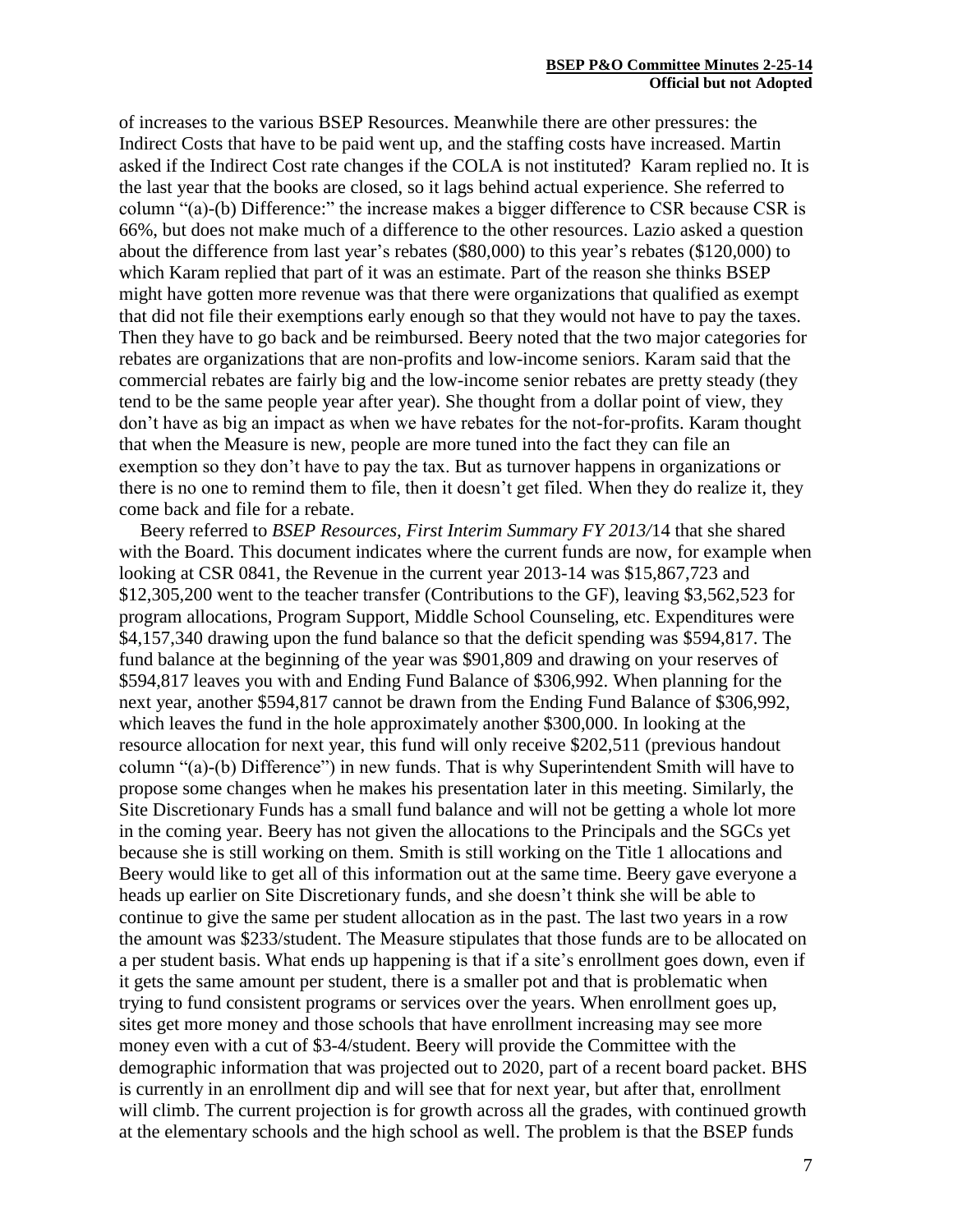#### **BSEP P&O Committee Minutes 2-25-14 Official but not Adopted**

are not connected to enrollment. Any of the funds that are particularly affected by enrollment, such as CSR, (because of FTE/Teachers), School Site Discretionary (because it is allocated on a per student basis), and Music/VAPA fund (because it is directly tied to the number of  $4<sup>th</sup>$  and  $5<sup>th</sup>$  grade students), will be reaching pain points in the current year. Library funds are allocated per student, but staffing is by site. At this point, Parent Outreach, Professional Development, Program Evaluation and Technology will experience less of an impact except in the areas where some resources are allocated to students. Frederick asked if keeping the fund balances was to protect programs from potential overages that are anticipated due to enrollment and things like that? Beery confirmed that fund balances provided a cushion for such things as cost/salary increases. She stated that a rule of thumb had been to figure out the staffing and then build in a 3% personnel variance over that. The current thinking is that percentage may need to be higher because last year a 1% one-time bonus to staff, followed by a 2.5% salary increase and a one-time payment of 2.5% for a total of 6% was more than the variance of 3% that was built into most of the budgets. Karam added that last year's deficit spending was much more than typical but the idea was to provide consistent programming. Fredrick stated that as we get toward the end of the Measure, we have more certainty about what that spending is going to be and so the pressure, in some ways, to keep a fund balance that is larger than it has been historically, is lower, because if we had absolute certainty we would be attempting to spend down to zero at the end of the Measure. Beery stated that was her initial expectation as well and was one model that she had been working with. Beery noted that the "0000" column of the *BSEP Resources, First Interim Summary FY 2013/*14 shows the fund balance that is held for the entire BSEP Resource: \$878,000 Ending Fund Balance and in theory, that fund balance could be allocated to help build a cushion in each of the resources and then spend it down to zero. However, the latest thinking from Cabinet was that that was not a good approach, because spending the Resource funding down to zero would leave the next Measure with no fund balance. An amount of money would have to be taken out of the new Measure in order to establish a new fund balance. Beery was told that in the past, in the transitions between Measures, the 3% cushion was kept. However when funds from a prior measure may need to be drawn from a previous BSEP account with funding balances, the money has to be spent in accordance with each of the prior Measure guidelines. The "0000" is BSEP Account 4 and in addition, there are Accounts 5, 6, 7, and 8 from prior Measures. If the 3% cannot be used now because we think it would do damage to the next Measure, the GF would have to set aside the money to help BSEP keep the required 3% or around \$870,000 out of the GF.

Smuts stated that since the overall allocations for School Site funds would decrease and it looked like BSEP filled the gap of around 20% last year, and the per student allocation would drop from \$233/student by \$3-4 which is less than 4% per student, and then asked what was making up the difference between the 20% and 4%, because we are not decreasing in enrollment, whether we are getting that money from somewhere else? Beery's response was no, there was some money from carryover and that was the most generous calculation. An allocation could be made using most of the new revenue if the \$3-4 decrease was given to everybody. Karam added that each site would have to hold a 5% reserve for contingencies, as there is not going to be money in the fund balance to provide a cushion. Karam confirmed that the \$510,045 Fund Balance was a carryover (the unspent money as budgeted from the prior year) and produces an odd result. It is the only fund handled that way.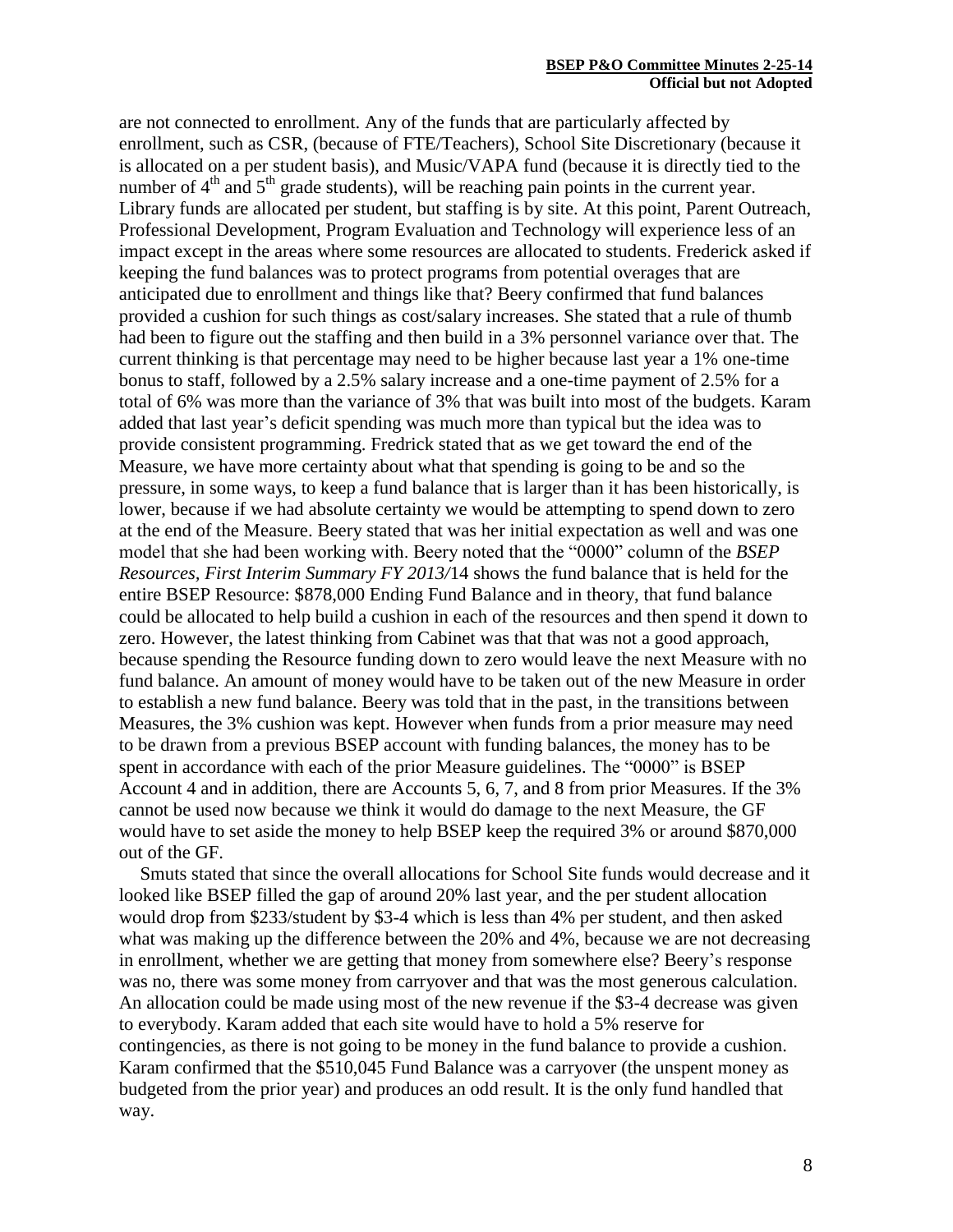Note: Fund balances left in BSEP Accounts are as follows: Account 5: \$11,000, Account 6: \$17,000, Account 7: \$1000, and Account 8: \$6,000 for a total of \$35,000 left from the prior Measures.

Martin stated that he did not recall the differences being so large in the projections and actuals and asked if there was something the P&O Committee needed to know as it moved forward in the budget process? Beery responded that she thought that the salary increases and bonuses, and the fact that they hit in 2012-13 after the 2013-14 plans were made were the primary difference.

# **8. Recommendation for BSEP Funds in FY 2014-15: Class Size Reduction (BSEP Resource 0841)**

*Neil Smith, Assistant Superintendent for Educational Services* Smith provided the following handouts:

• *BUSD Class Size Reduction FTE Planning Document FY 2014-15 Proposal v 2014-02- 25*

• *BUSD Class Size Reduction FTE Planning Document FY 2014-15 With Updated Enrollment and Averages, v 2014-02-25*

• *BSEP CSR Multi Year Projections Based on SCR Recommendations for FY 2013-1,4 P& O v 2014-02-25*

• *Teacher Transfer Comparisons*

• *BUSD Memo from Neil Smith, Assistant Superintendent for Educational Services to BSEP Planning and Oversight Committee dated February 25, 2014: Recommendation for Allocation of BSEP Class Size Reduction Funds in FY 2014-15*

Neil Smith, Assistant Superintendent for Educational Services, asked the P&O Committee members to introduce themselves and state which school they represented.

Smith began by explaining the Teacher Template, especially for those members new to the committee. Smith stated that the largest amount of money in BSEP goes toward CSR. Referring to the *BUSD Class Size Reduction FTE Planning Document FY 2014-15 With Updated Enrollment and Averages v 2014-02-25* handout, Smith noted that the document looks at the number of students projected for next year by grade level/grade group levels, what the General Fund would require in terms of staffing, and what BSEP would have to contribute to take the class sizes down to the class size the District is seeking to achieve.

The District is projecting 788 students in Transitional Kindergarten (TK) and Kindergarten for next year. At 34:1, which is what the GF pays for, 23.18 teachers are needed. To take it down to 20:1, an additional 16.22 teachers would be required. The last column is necessary FTE, and this refers to the rounding required for a complete FTE/classroom. Additional FTE is also required for release time. One of the things that Beery and Smith discussed is that at the primary level, the Governor's new funding formula only provides for rewarding ratios of 24:1, not 20:1. The BSEP Measure was built on the premise that 20:1 in K-3 would be maintained as long as the State provided the funding. Although the amount of CSR funding for BUSD is going from \$2.6M to \$1.9M, the \$.7M still goes to the District in the base grant. The District has to make a decision as to whether that money will continue to be used to reduce K-3 class sizes to 20:1. There is an expectation that the Board will do that. Armstrong noted that the proposal does not imply that those additional funds come out of BSEP, to which Smith confirmed "No." Smith noted that 20:1 had been a goal and previously the State allowed for 20.44 students when it was funding CSR fully, assuming that when you round, you could round to 20:1. The new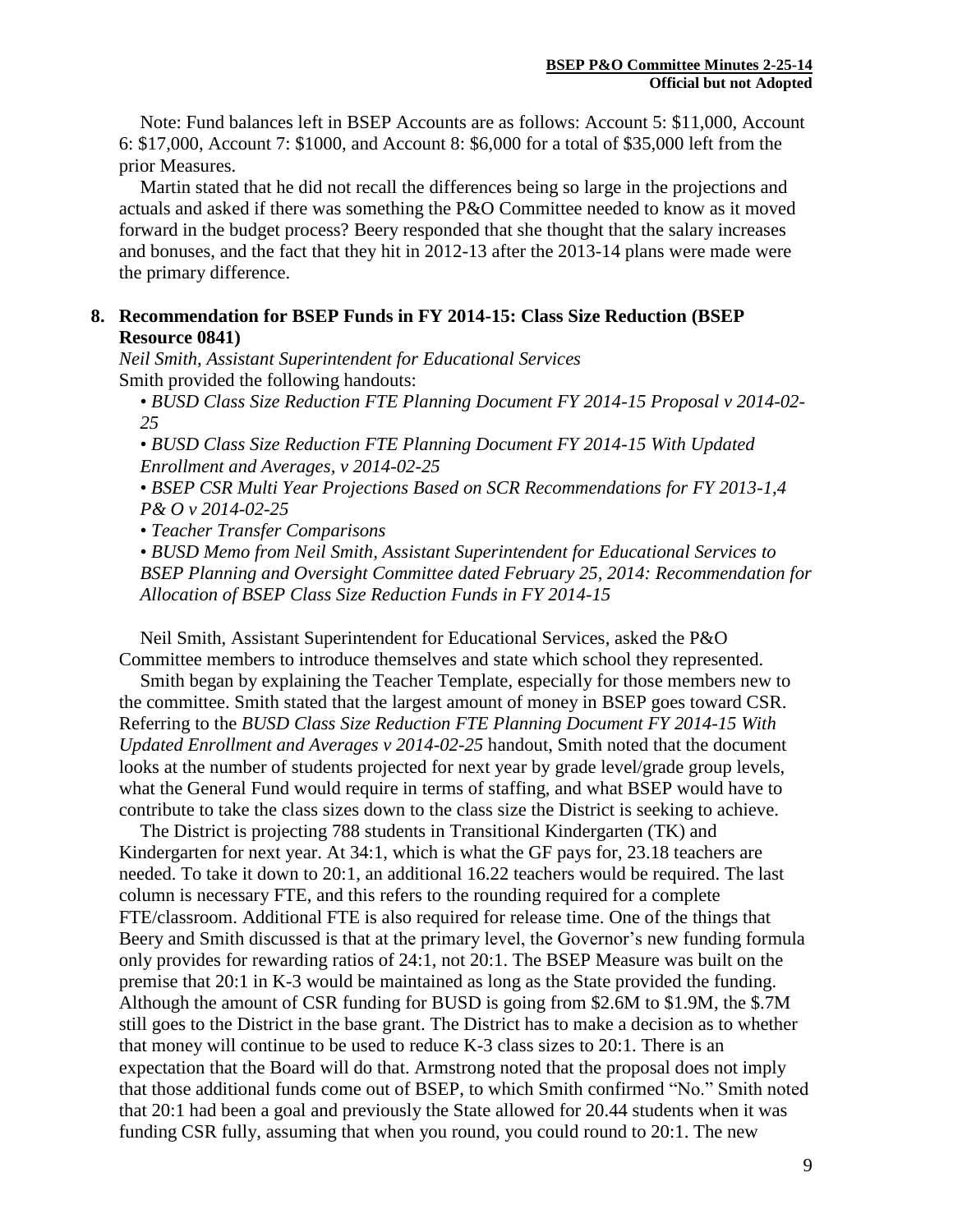specifics have not yet been released, but 24:1 is an absolute cap. There is not just a penalty if you go over 24, but a complete loss of funding if you go over 24:1. In grades 4 and 5, the BSEP Measure requires 26:1. One of the things that must be realized is that if the District decides to go to 24:1 at the K-3 level, it would probably have to keep 24:1 at 4 and 5 as well because there is no way to change the class sizes between grades 3 and 4. Smith wanted the committee members to be aware that there were trade-offs there.

For Middle School, beginning with the  $6<sup>th</sup>$  grade, the GF funds 36:1 with BSEP funding down to 28:1. Necessary FTE for  $6<sup>th</sup>$  would be 1.12 and in  $7<sup>th</sup>$  and  $8<sup>th</sup>$ . 64 for a total of 1.75 Necessary FTE for Middle School.

Smith noted that according to the Measure, once class sizes have been achieved, the remaining CSR budget can be used for Middle School Counseling, Expanded Course Offerings and Program Support. Smith discussed the 8.0 FTE on the second page under "Discretionary" Expanded Course Offerings. He also pointed to changes, with RtI<sup>2</sup> teachers for both K-5 and middle school reduced from 5.5 to 2.75 FTE. Those 2.75 FTE in each are not actually being eliminated, but just moved out of BSEP to the General Fund .. Special Ed expenses came in under budget but because of "Maintenance of Effort-MOE" requirements - that the costs of Special Ed in a district should not decrease unless there is significant reason - these costs can be transferred to Special Education, and it seems to be a win/win for both. What is also missing in the Program Support that has been there before, is the Middle School and High School math class size reduction. Recently, the District reduced class size in  $7<sup>th</sup>$ ,  $8<sup>th</sup>$  and  $9<sup>th</sup>$  grade math from 28:1 to 20:1. In trying to keep the budget sustainable over the length of the Measure, this additional cost cannot be sustained. Smith stated that the cost of the average teacher had gone up \$3,000 over the Teacher Template calculation from the prior year. Beery noted that at the top of the second page, the "FTE Ave Compensation" was a calculation made each year. Last year it was \$86,100, this year it is \$89,100.

Smith then passed out the *BUSD Class Size Reduction FTE Planning Document FY 2014-15 With Updated Enrollment and Averages, v 2014-02-25* which included the reduced class sizes in middle school math, as well as the  $5.5$  (for  $RTI<sup>2</sup>$  teachers), so that the committee members could see the cost difference. The difference between this handout and the first one is approximately \$1M.

Beery handed out the *BSEP CSR Multi Year Projections Based on CSR Recommendations for FY 2013-14, P& O v 2014-02-25.* This Multi Year Projection takes Smith's handout *BUSD Class Size Reduction FTE Planning Document FY 2014-15 With Updated Enrollment and Averages, v 2014-02-25* budget and feeds it into where we have expenditures for 2012-13, where we are now for 13-14 and for 14-15, a budget if we were not to make changes. The Total Expenditure Budget is (the middle of the page in the middle column) \$16,936,321. What this shows is that if there were no changes in the budget for the coming year, the Net Change to Fund Balance would be -\$912,766, with a Beginning Fund Balance of \$281,605, leaving a Projected Fund Balance of -\$631,162. Even after pulling in the CSR share of 3% Reserve, there would still be deficit spending of \$123,072 for the coming year. This does not include any potential salary increases. The District is in negotiations now, and the outcome is not known, but as a rule of thumb the cost of each 1% salary increase would be \$154,483 for the CSR budget (at the bottom of the page). Were there to be a 1% salary increase that would be retroactive and affect this current year. For the following years, it would become more (see the increases as noted). This budget does not factor those in, but there is a substantial reason to reduce spending.

Karam and Beery noted that there were some slight differences in the numbers in the documents due to capturing different moments in the various models. Beery stated that the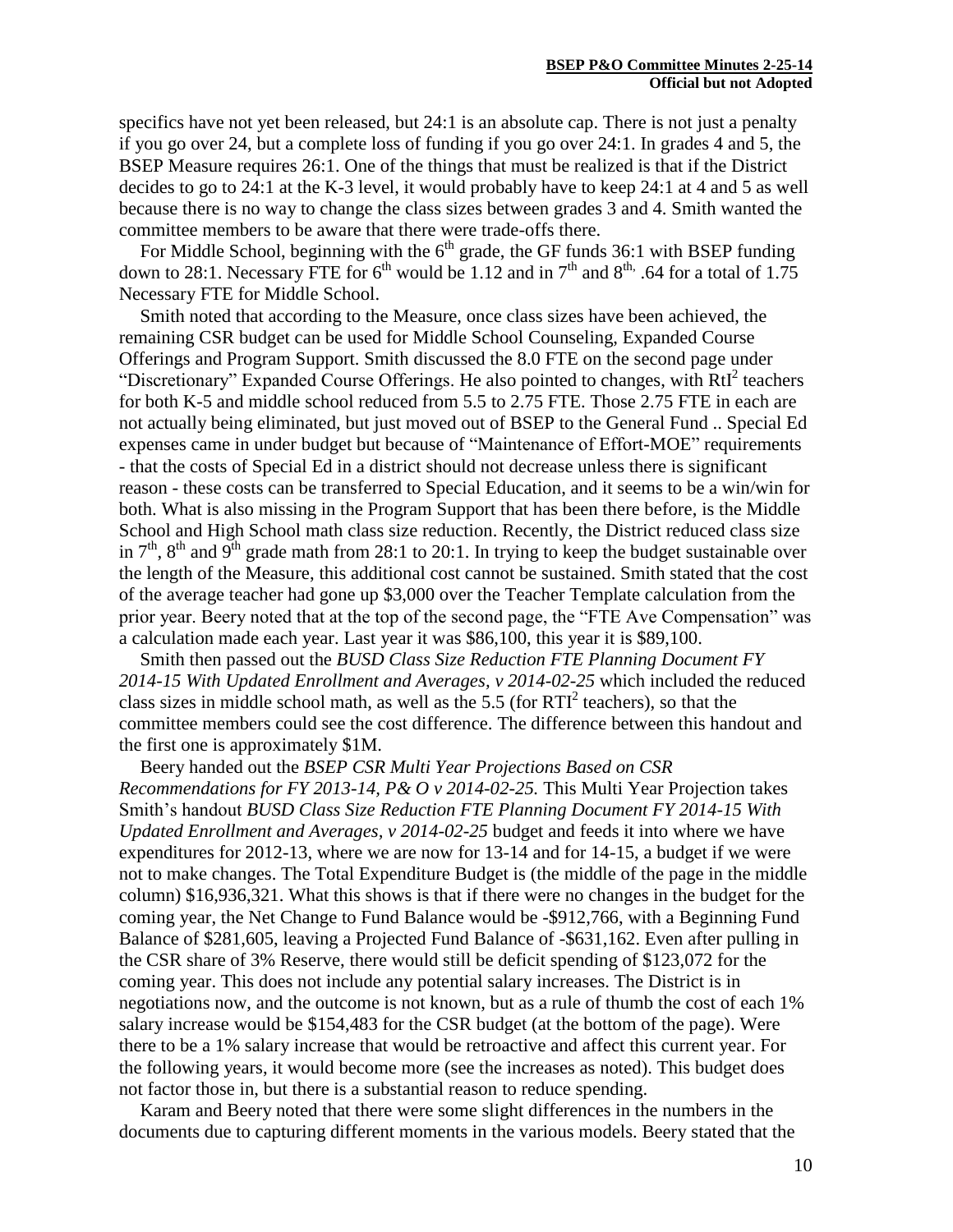*BUSD Class Size Reduction FTE Planning Document FY 2014-15 With Updated Enrollment and Averages, v 2014-02-25* and the *BSEP CSR Multi Year Projections Based on CSR Recommendations for FY 2013-14, P& O v 2014-02-25* indicate the price of inaction and why cuts need to be made.

Martin asked Smith to educate the committee on reduced class sizes for middle school math, and Smith stated it was one of the strategies that was implemented a number of years ago when the District looked at trying to strengthen algebra in the  $8<sup>th</sup>$  grade. The District had looked once before at raising CSR in middle school math, but it packed the Boardroom and people at middle schools were very unhappy at the possibility of losing it, and that may happen again. Smith said that he was a proponent of lower class sizes in middle school math, and the high school program was only recently changed. The smaller number of student contacts for the math teachers, the ability to provide greater intervention and really monitor student progress over the year; Smith felt it had been effective. Smith talked with the secondary principals before creating this budget, because he saw the lack of sustainability if continued in the same way and knew that some cuts had to be made. Smith talked with principals about counseling, expanded course offerings and the class size in math. Their preference was to still hold to some smaller class size, and that something could be made to work at 24:1, but they understood that 20:1 was not possible. Simon asked if Smith talked about the change in the math sequence because of Common Core. Smith stated that the need seems greater for 20:1 with the change to Common Core. However, hard choices had to be made and right now, he did not see the money for this. Smuts asked where Smith would begin making cuts in the coming year, to which Smith responded that if he had to shave a little he might look at Expanded Course Offerings next, as the middle schools use the additional FTE for counselors above the 1.0 and 2.0 FTE to leverage additional counselors at their school sites. King has 3 full time counselors, Longfellow 2.0 and Willard more than 1.2. It would be hard to make a cut in Middle School Counseling. Glimme wondered if there was a multi-year projection based on not spending all the money; Beery said that document had not yet been created.

Beery handed out the *Teacher Transfer Comparisons*, which was the planning document that was used to come up with what the necessary reductions would have to be. It only shows projections to 2014-15, with and without cuts. The other option was to show a teacher template that shows 24:1 instead of 20:1 because that is another approach and was debated at our last meeting, concentrating mostly on whether that was possible, given the wording of the Measure and getting attitudes towards small class sizes. As Smith and Beery discussed and thought about the feasibility of implementing 24:1, they noted that there were logistics, negotiations and many other considerations as to how CSR would be implemented. Smith stated that if 24:1 was implemented, you would have to start with the Kindergarten classes. You couldn't take current classes and make them 24, assuming most schools would have 40, 60 or 80 at a grade level, and to reallocate class sizes would disrupt school assignments. Hensley added that there would be transactional costs that would go on for years. Smith added that 24:1 would be a "hard cap" where the District would lose all funding if CSR went over that ratio at a single site. Smith stated that unless the Board made a decision to change that, CSR would be held to 20:1. The other issues are that the District has facilities issues; there are no places to even open classrooms. It makes it difficult for the elementary schools to keep to 20:1.

Frederick stated that the way the Measure was written, it specifically talks about the ratios, and it specifically says that the CSR funds are for class size reduction first and then program funding second. It may be too early to make this decision, but if it turned out that a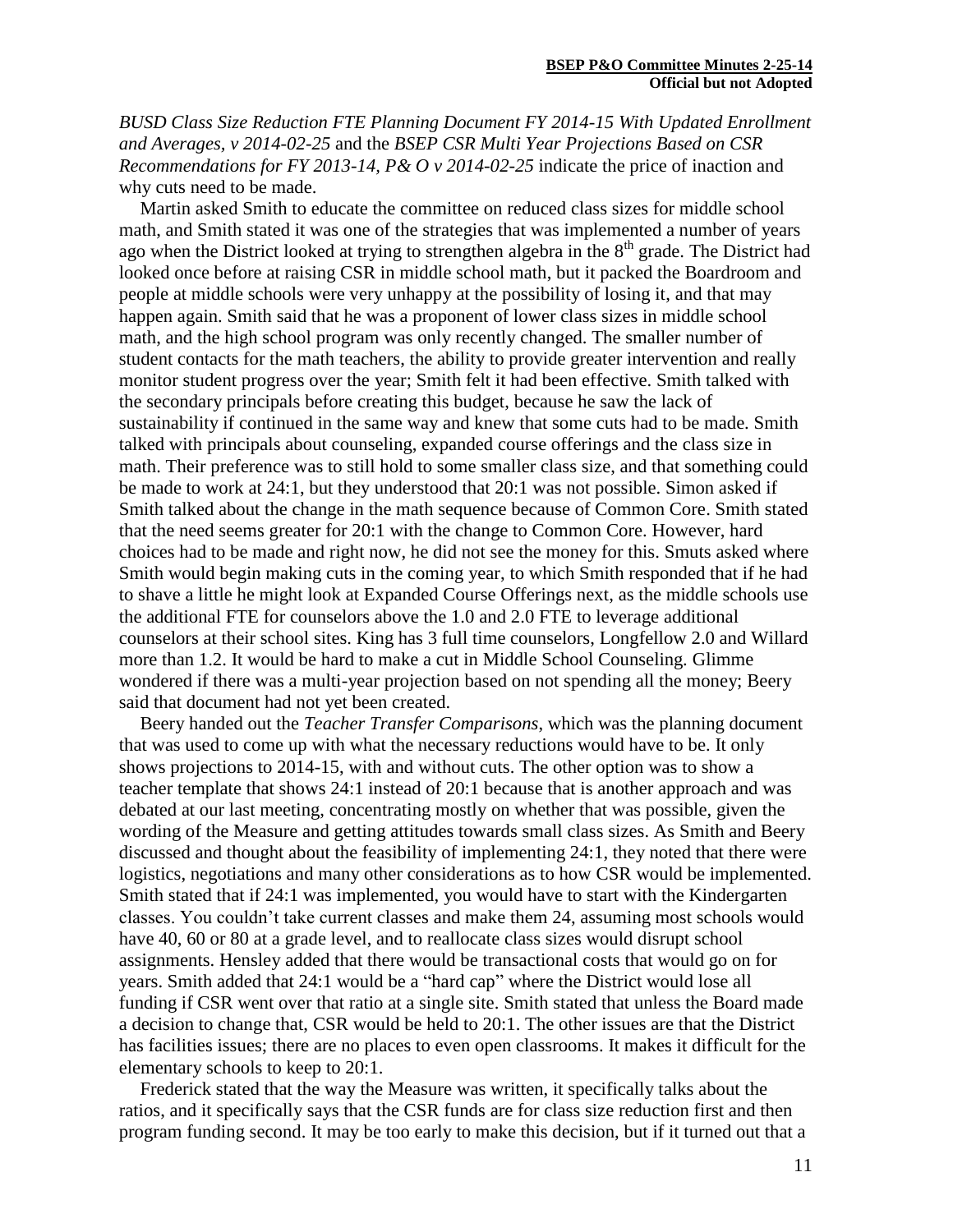choice was made to fund both the math teachers and the counseling services, it seemed to him that it would be better to pay for the math teachers out of BSEP and have some other fund pick up the Counseling under the background that the Measure looks at CSR first and other programs second. Glimme stated that one thing to notice was that the Measure specifically called out Middle School Counseling in the same paragraph that it talked about CSR. Bachelor-Brabo noted that a math class reduction was not necessarily the same as the CSR that was throughout the first part of the Measure; it was an optional CSR in a sense.

Lazio stated that it was really hard to know what to think without the revised multi-year projection. If BSEP was really going to run out of money, that was a pretty significant consideration to make and she felt that trumped what is done with a lot of the other calculations. If there was a negative fund balance, maybe it was time to look at modifying class sizes. If BSEP was going to run out of money right before it gets sent to voters to ask for another \$25M or \$30M, she felt it was extremely problematic. It would be nice to know what data the District had that supports the whole notion of having smaller math classes. What have we learned about the allocation for math classes over the last few years? What do we know about the class size experience in our middle schools? Smith responded by saying that it was a hard thing to tease out because at the same time 20:1 was implemented, the District adopted new materials, implemented new professional development for math teachers, identified key standards that tried to articulate more from grade level to grade level what was going to be the essential pieces of math that a child needs to know as the child progresses through, implemented quarterly assessments so that data was tracked across the district and added interventions for after school math. The District implemented a multipronged approach so it was hard to know which one of those components made a difference. The end result was that algebra scores went up phenomenally in terms of  $8<sup>th</sup>$  grade performance across the district. The data from the CST was that algebra improved significantly.

Hensley was curious, with the Measure coming up soon, and a transactional period for going to a different model for elementary school class sizes; if the next Measure says we are going to fund class size to 24:1 across all the elementary grades, what are some of the considerations that have to be in our minds, how long will it take to effectively roll that out? Smith stated that he thought it would take until the kindergartners end up in  $3<sup>rd</sup>$  grade. There is no additional funding from the State for  $4<sup>th</sup>$  and  $5<sup>th</sup>$  grade going to 24:1, but he felt that you would look at those four years. The other question that would come up is, while the District receives funding for TK as if they are kindergartners, would you want 24 TK in a class? Or would you keep class size closer to 20:1 or 18:1, which is what the District goal was. Hensley stated that there would be a burden on the next Measure to have that cushion in place for the first five years. Paxson asked if the math scores were improved for all sites and Smith confirmed this was so. Armstrong wondered if we would be in a better position for the next Measure if we were to implement 24:1 now. Glimme stated that he thought this was an open question. This was something that next Measure planning is going to have to take into account because maybe we don't want to go to 24:1 for the next Measure. Maybe we want to write it into the next Measure that we want to keep it at 20:1 and BSEP will kick in for the extra cost and we will trust the next Measure to deal with that. That is the other way to go, it doesn't have to switch to 24:1, especially when we write a new Measure there are more options available to us on how to structure it so we can afford that out of BSEP. Armstrong stated that that it seemed that we would want to have some pretty compelling evidence that 20:1 makes a difference and she felt that she had not heard that yet. Glimme stated that the current Measure has class size numbers that don't have any actual basis and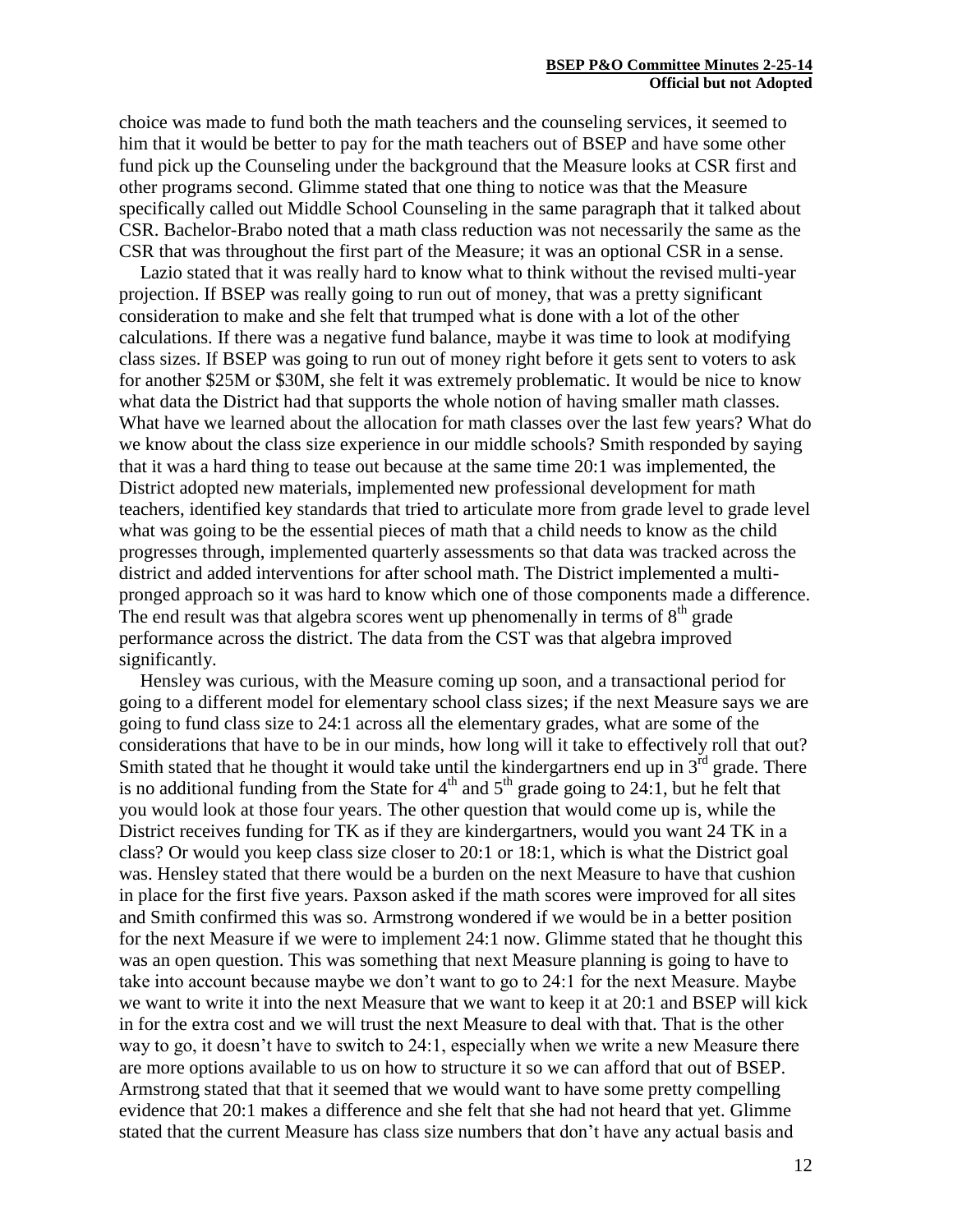are arbitrary. Duran asked if that would include facilities costs, because the demographic study showed a significant increase. Beery said that was a good point, if we run out of classrooms, then what? Lamar said he was looking at the arguments against Measure A and thinking about the questions just raised. It would be nice if we could show some kind of evidence to pose against some of these arguments because it is a question as to whether or not some of the peoples' concerns were actually addressed. There was agreement on this statement. Martin stated that he appreciated that this seemed like a really hard decision to make and that it seemed that 24:1 was not logistically possible this year. It seems that the hard decision was made and it seemed logical to him. Smith stated that when he and Beery looked at 24:1, at Kindergarten, it would make a difference of 5 teachers. They did not look at TK, those were left at 20:1. That would be the total saving throughout the district. There were two other places in the district where there were two more reductions, with a savings to BSEP. Armstrong asked if staffing for math teachers could come from the GF and Smith responded that it could come from LCAP. The elementary schools contributed approximately \$450,000 to literacy coaches and just to take that expense away from the sites and say the central office would pay for literacy coaches, that's a big chunk out of 2.4M Supplemental funds.

Nitschke mentioned that each elementary school had a resource room for specialized teachers (Special Ed, Speech Therapy, RTI2) and those are all now classrooms. There were also science rooms at some of schools where half the students from two classes and the science teacher would teach them, leaving smaller classes. Right now there are virtually no empty rooms anywhere except for Malcolm X. It is not just an enrollment problem. When the music classes take three classrooms and split them into 4 or 5 groups for music instruction, they also have to go somewhere and they can't always go into the Library because kids are in the Library. The facilities costs are also a burden on the taxpayer. If you own a home and look at your property tax costs, the bond costs are actually more, so the more recently you bought your house the higher your bond costs will be relative to BSEP costs. Nitschke reminded that there was a whole picture to be looked at in reference to costs. When people complain about the school district costs, it is not just BSEP, it is the combination of BSEP and bond monies. Smith confirmed there was a plan for allocating/spending the bond monies and that there was no plan for increasing classrooms. The only plans for construction are for BHS, going on currently, and Jefferson Elementary School, which is expected to be finished September of 2014.

Smith handed out the narrative proposal *BUSD Memo from Neil Smith, Assistant Superintendent for Educational Services to BSEP Planning and Oversight Committee dated February 25, 2014: Recommendation for Allocation of BSEP Class Size Reduction Funds in FY 2014-15*. He stated that it basically outlined what was discussed. Smith confirmed that there would be a reduction of 5.4 FTE at BHS and the middle schools for math, unless the funding is replaced in some other way. Smith also confirmed that the 5.5 FTE for  $RtI<sup>2</sup>$  was a transfer, not a reduction of staff.

Smith confirmed that the 1.8 FTE elementary school teachers would eventually go away when Two-Way Immersion-TWI was fully moved to LeConte, but that it would be provided at Cragmont, LeConte and Rosa Parks for more than 2 years. The students remaining at those schools should know that they will be supported until they finish  $5<sup>th</sup>$  grade.

Smuts asked with enrollment increasing or reduced allocations per pupil from BSEP, doing an annual enrollment that requires proof of residency in Berkeley is an issue that is going to come up, what is the status of that and is there any sense of how that will affect enrollment projections? Smith stated that one of the things being discussed – although it